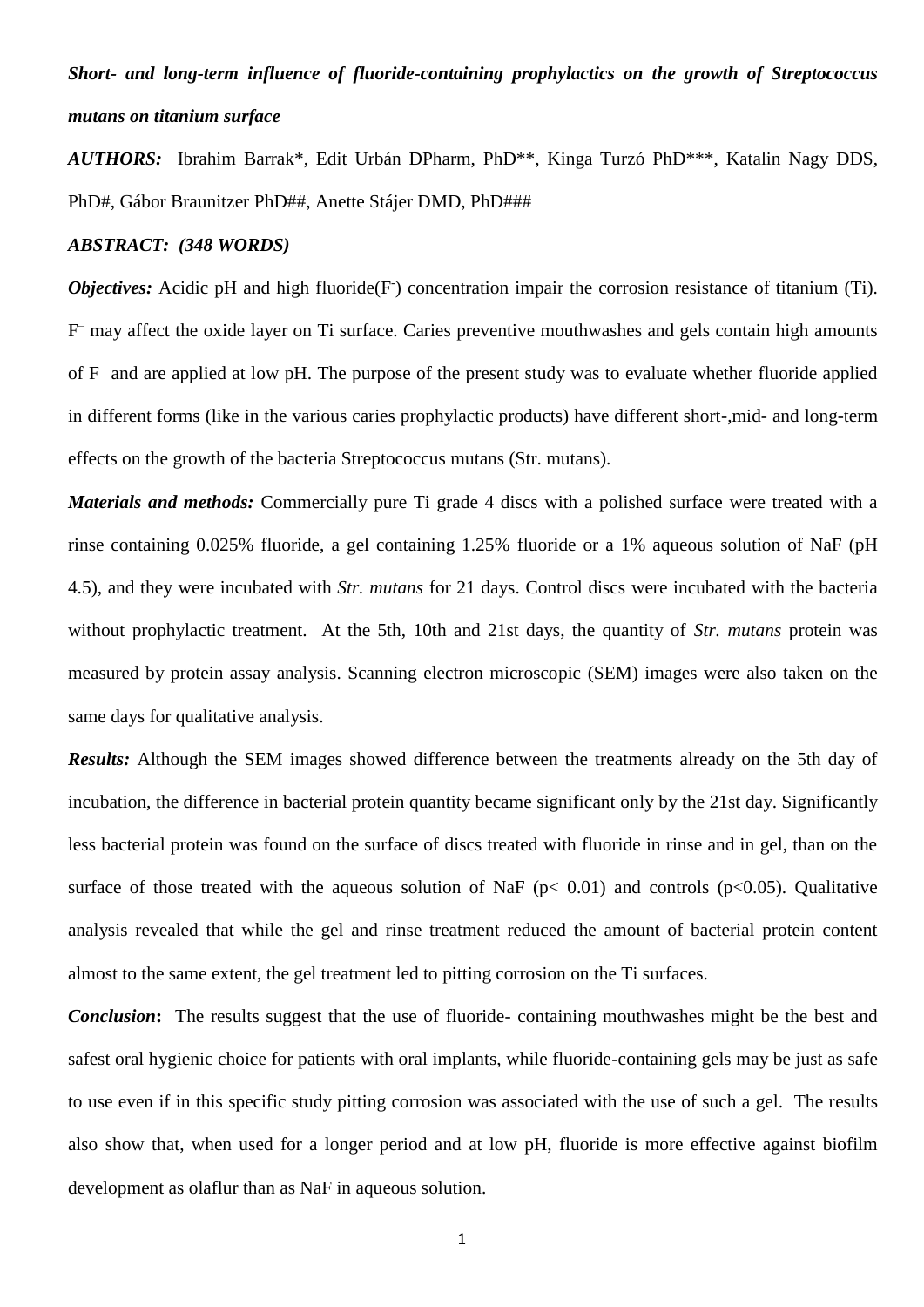*KEY WORDS:* biofilm, fluoride, Streptococcus mutans, titanium, scanning electron microscopy (SEM)

\* Junior researcher; Dept. of Prosthetic Dentistry, Faculty of Dentistry, University of Szeged

\*\* Head; Dept. of Clinical Microbiology, Faculty of Medicine, University of Szeged

\*\*\* Vice-head; Dept. of Oral Biology and Experimental Dental Research, Faculty of Dentistry, University of Szeged

# Head; Dept. of Oral Surgery, Faculty of Dentistry, University of Szeged

## Lecturer; Dept. of Oral Surgery, Faculty of Dentistry

### Head; Dept. of Prosthetic Dentistry, Faculty of Dentistry, University of Szeged

*Reprint requests and correspondence to:* Ibrahim Barrak, PhD, University of Szeged, Faculty of Dentistry,

Dept. of Prosthetic Dentistry. H6720 Tisza Lajos Körút 64, Szeged, Hungary.

Telephone: +36 62 545 299 Fax: +36 62 545 282 Email: barrakibrahim@gmail.com;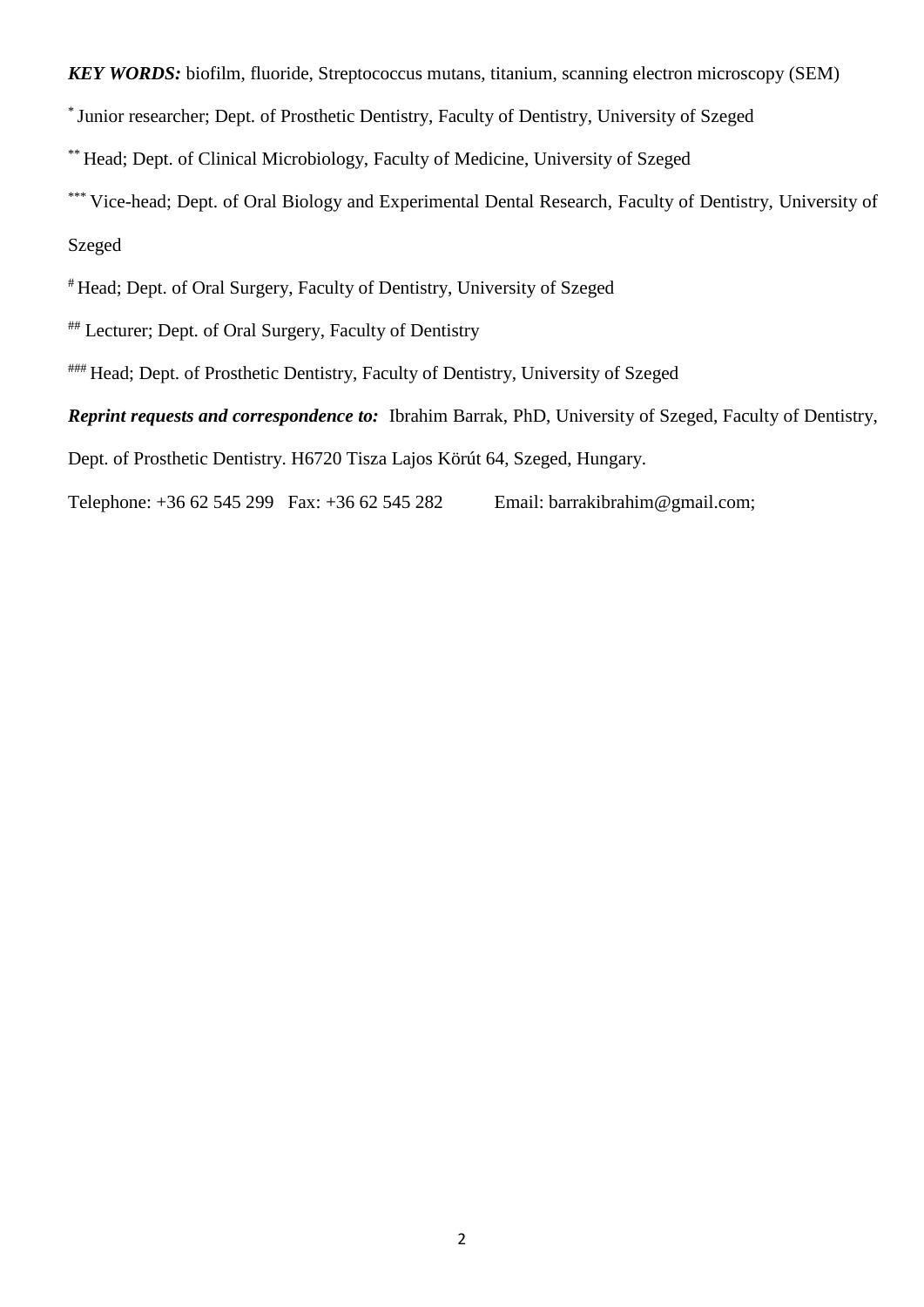Titanium (Ti) and its alloys, due to their good biocompatibility, favorable mechanical properties and excellent corrosion resistance are widely used in dental and medical implants<sup>1</sup>. Surgical and endosseous dental implants for replacing or fastening hard tissue are made from commercially pure Ti (CP Ti) $^{2-3}$ . An insoluble titanium oxide  $(TiO_2)$  layer forms on the surface, which is why Ti and its alloys are resistant to corrosion. The oxide begins to form within nanoseconds in the presence of air and can reach a thickness between 20-100  $\AA$  in 1 s. It is impenetrable by oxygen and very adherent to Ti<sup>4</sup>.

Oxidative processes are well known to thicken and condense the  $TiO<sub>2</sub>$  layer on the surface, protecting the metal from corrosion. On the contrary, reductive agents, such as fluorides, may have the opposite effect, that is, they may destroy this protective layer. Strietzel et al. demonstrated that in the presence of F– , Ti ion release was increased and this reaction was even more pronounced at low  $pH<sup>5</sup>$ . Acidic  $pH$  and high ( $F<sup>-</sup>$ ) concentrations are described to weaken the corrosion resistance of Ti<sup>6</sup>. Crevice and pitting corrosion have both been described in such circumstances<sup>7-8</sup>.

Patients frequently use various oral care products containing F, such as toothpastes, mouthwash solutions or other preventive gels. The scanning electron microscopy (SEM) research performed by Könönen et al., have observed that the use of topical  $F^-$  containing agents causes stress corrosion on CP Ti<sup>9</sup>.

Furthermore, such F<sup>-</sup> containing agents can come into contact with the transgingival part of Ti dental implants, exposed to the oral cavity. A rough surface promotes plaque accumulation on the peri-implant crevice, which is an undesired effect. Therefore, it is crucial to polish the rim of the neck part of implants<sup>10-</sup>  $11$  and the abutment, in order to prevent plaque accumulation. Without that, maximum bacterial colonization takes place in 24 hours on a pure Ti surface<sup>12</sup>, and the bacterial count remains constant over a period of 14 days.

The study by Nakagawa et al. in 1999<sup>13</sup> proved that a high  $F^-$  concentration at low pH causes the corrosion of CP Ti. The TiO<sub>2</sub> film is gradually destroyed in an acidic environment as a result of the reaction between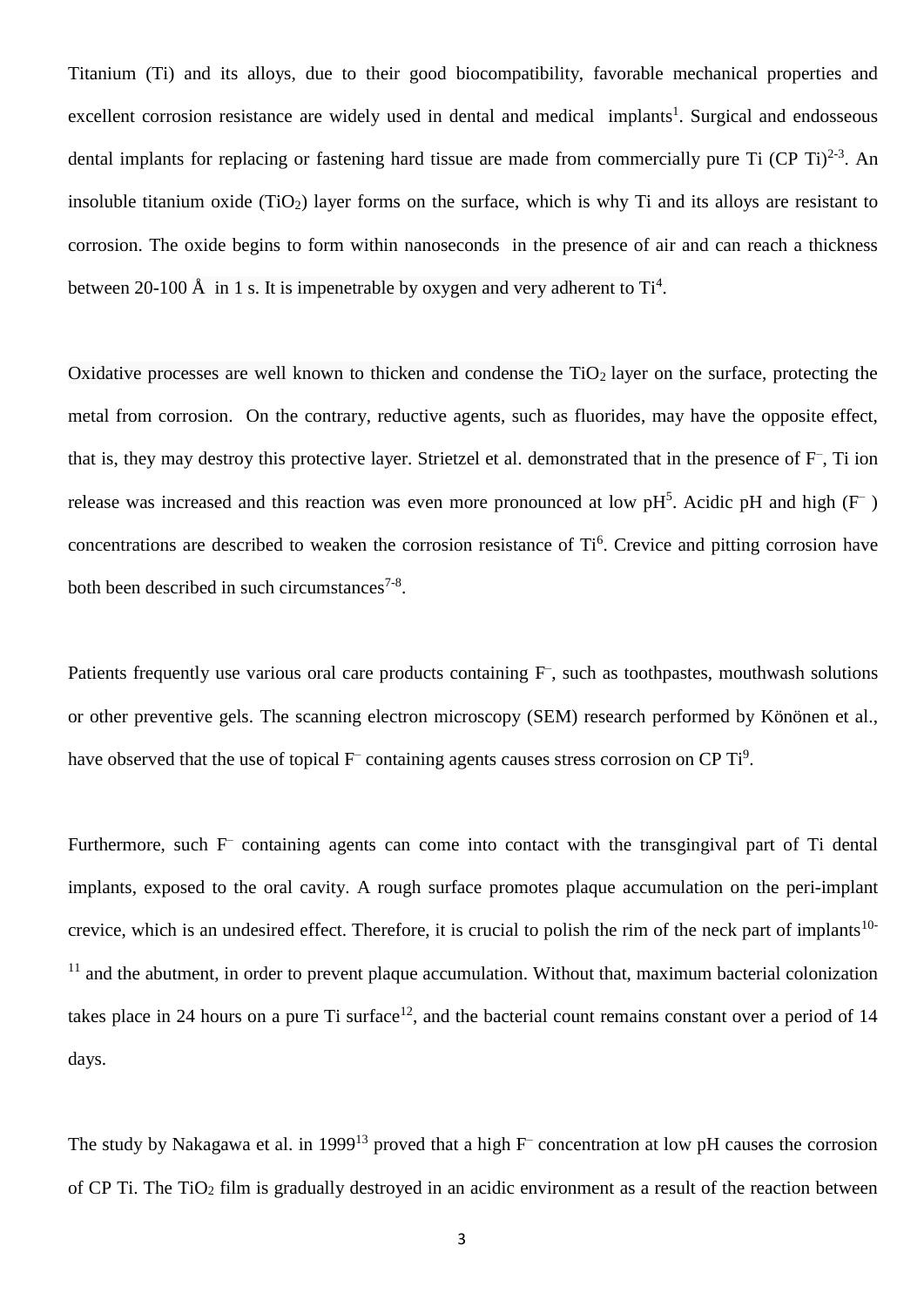Ti and protons from the HF solution, even at low NaF concentrations<sup>14</sup>. A concentration of NaF above 0.1% has been described to eliminate the protective effect of the stable  $TiO<sub>2</sub>$  layer<sup>15</sup>. The pH of the rinses and gels used for caries prevention in dentistry are usually between 3.5 and 7.0, and the F-concentration is between 1,000 and 12,500 ppm<sup>13</sup>. Consequently, the question of the interaction between dental implants and fluoride-containing substances is one that must be dealt with. *Streptococcus mutans* is facultatively anaerobic, Gram-positive coccus commonly found in the human oral cavity and is known as a significant contributor to tooth decay<sup>16-17</sup>. The dominant bacterial components of the dental plaque are the *Streptococcus* species (*Streptococcus sanguis and Streptococcus mutans*).

In an earlier study of ours<sup>19</sup> we dealt with how fluoride in gel, rinse and solution influences the growth of Streptococci on Ti surface. The incubation period in that study was 5 days, and no significant difference was found between the results yielded by the different treatments. We concluded, however, that such a short period does not allow drawing conclusions regarding the in vivo situation, where titanium implants are in the oral cavity for much longer, and therefore the really interesting question is the long-term effect of these prophylactic treatments. Because of that we decided to repeat the earlier study with a longer incubation period, and we hypothesized that a longer incubation period might bring different outcomes.

## **MATERIALS AND METHODS**

Mechanically polished Ti implant discs 9 mm in diameter and 2 mm in thickness (CP grade 4, Protetim, Hungary) were used. Similarly to the transgingival part of dental implants, the discs were polished to a surface roughness not exceeding  $0.2 \text{ }\square \text{m}^{10}$ . After cleaning in an ultrasonic bath with acetone, absolute ethanol and distilled water for 15 min, each sample was dried and immersed into a caries-preventive prophylactic. The applied prophylactics were a)mouthwash (Elmex, GABA International AG, Switzerland) containing 250 ppm F– (pH 4.4) in the form of Olaflur [*bis*-(hydroxyethyl)aminopropyl-*N*- (hydroxyethyl)octadecylamine dihydrofluoride] and potassium fluoride; b) aqueous solution of 1% NaF (3,800 ppm F– , pH 4.5); c) gel (Elmex, GABA GmbH, Germany) containing a total of 12,500 ppm (1.25%)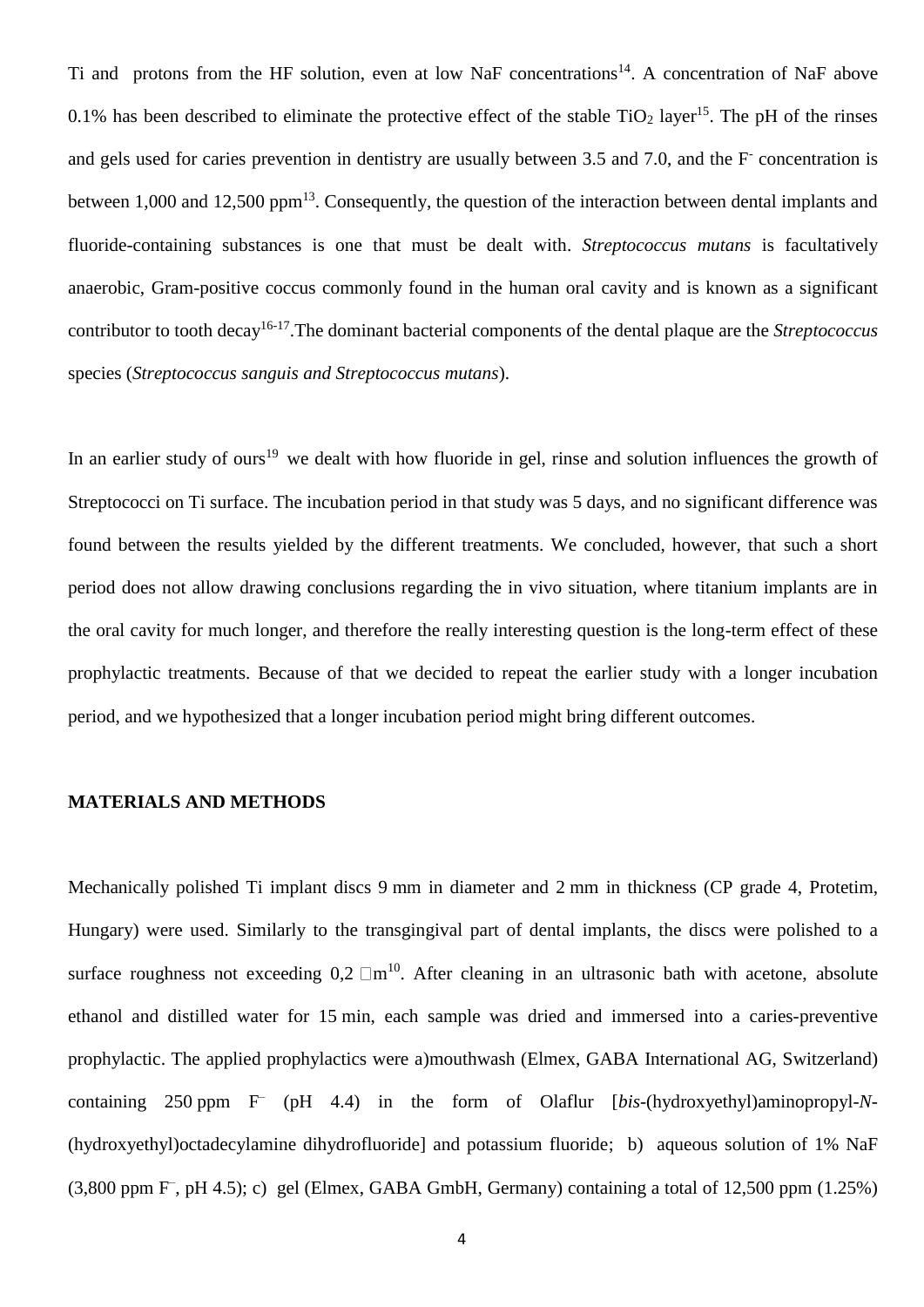F – , pH 4.8, (2,500 ppm(0.25%) in the form of amine fluorides, Olaflur, Dectaflur (hexadecylaminehydrofluoride) and 10,000 ppm NaF). The pH of the NaF solution was reduced to 4.5 with lactic acid. The discs were always handled with Ti forceps so as not to contaminate the surfaces<sup>18</sup>. Each of the cleaned discs was used in only one experiment. For each experiment 48 Ti samples were used: 36 Ti discs were immersed into one of the prophylactic media mentioned above and 12 untreated (control)samples were not immersed, but went through the same cleaning procedure.

After an hour of immersion, the samples were removed from the F–medium, washed completely with ultrapure water, and then dried. The application time corresponded to the accumulated effect of regular use of 4 months for the rinse, 7.5 months for the gel, assuming application according to the manufacturer's instructions. The solutions were always prepared fresh and filtered through a Millipore filter with  $0.22 \square m$ filter cartridge.

All of the treated and control discs were steam- sterilized at 160 °C for 45 minutes, in order to eliminate bacteria from the surfaces. Experiments were always performed within the validity time of the sterilization, which was 14 days<sup>19</sup>. The Ti discs were further divided into groups depending on the period of the incubation. The length of the incubation was 5, 10 and 21 days.

## *Streptococcus mutans preparation*

Fresh colonies of the *Str. mutans* ATCC 25175 control strain, incubated in a 5% CO<sub>2</sub>atmosphere for 24 h at 37 °C, were suspended in reduced Brain Heart Infusion broth (pH 7,2; Oxoid, Basingstoke, United Kingdom) and used after gentle dispersion (McFarland 0.5 dilution). Two ml aliquots of this mixture were immediately plated onto 16-well sterile microtiter plates, containing the differently treated Ti discs. After 5,10 or 21 days of incubation under 5%  $CO<sub>2</sub>$ , the samples were removed from the incubation.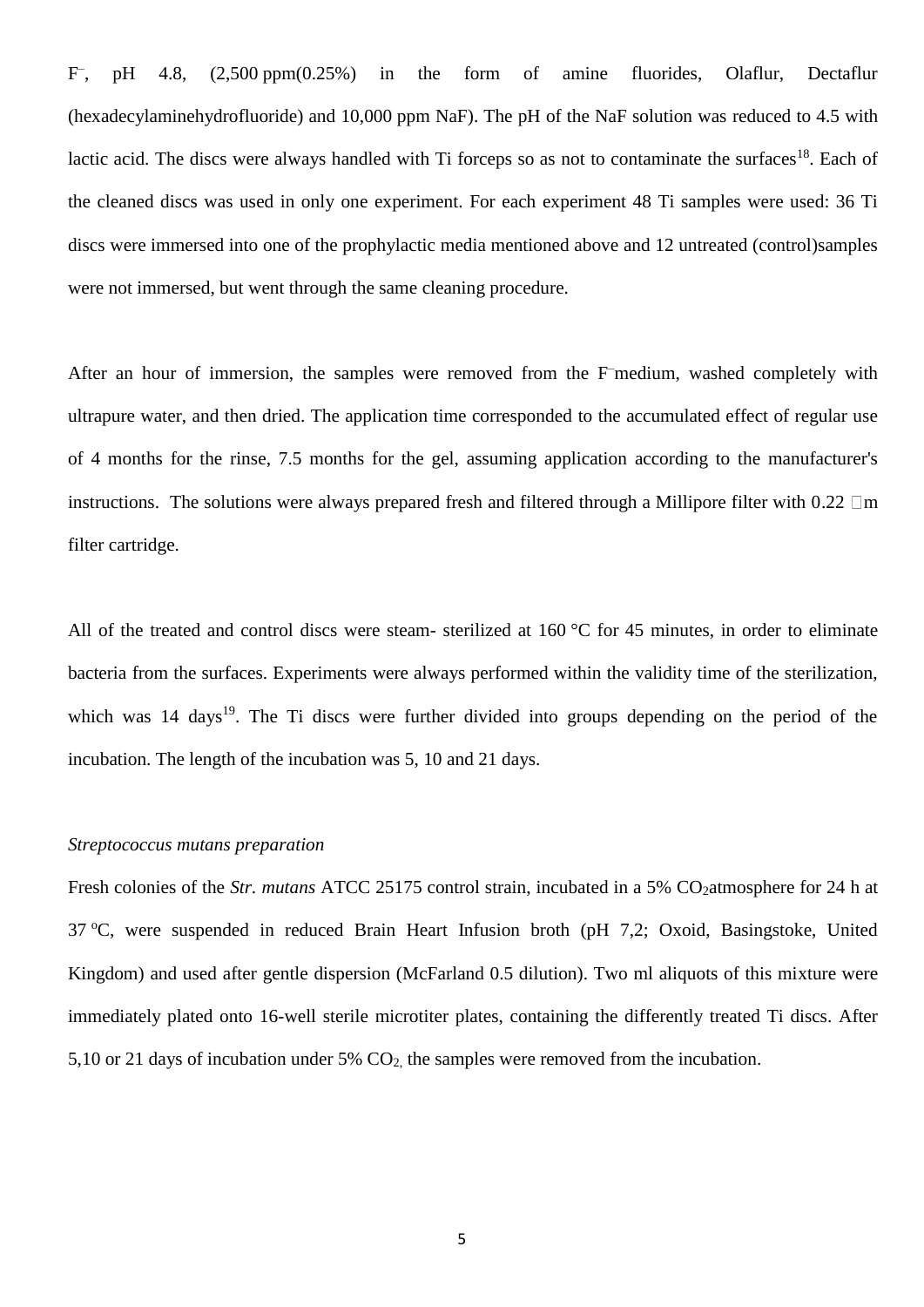## *Protein assay studies*

The quantity of *Str. mutans* bacterial protein was determined with a micro BCA protein assay kit (Pierce, Rockford, IL USA), in order to check the survival and proliferation of the bacteria on the Ti discs surfaces were treated with the materials containing different amounts of F<sup>-</sup>. To remove the bacteria, the samples were washed with a lysis buffer (20 mM Tris-HCl, pH 7.5, 150 mM NaCl, 1 mM Na<sub>2</sub>EDTA, 1 mM EGTA, 1% Triton X-100, 2.5 mM sodium pyrophosphate, 1 mM β-glycerophosphate, 1 mM Na3VO<sup>4</sup> and 1 μg/ml leupeptin).

## *SEM studies*

After treatment with F and bacterial incubation, the Ti discs were treated with the following method for fixation: dehydration of the surface bacteria and bacterial biofilm, first by rinsing with ethanol solutions of increasing concentrations, (30–50–70–100%) then by a mixture of ethanol and acetone (90–10, 70–30, 50– 50, 30–70, 10–90, 100% acetone). Critical point drying (an SPI 1320 apparatus) was applied, after which the discs were gold-coated by means of an Edwards sputter coater and subjected to SEM with a Hitachi S 2400 instrument.

## *Statistical analysis*

Statistical analyses were conducted in Statistica for Windows (StatSoft, Inc., USA). Level of significance was set at  $(p<0.05)$ .

#### **RESULTS**

Various amounts of biofilm evolved on the titanium disc surfaces depending upon the applied treatment. This is well illustrated by the Scanning Electron Microscope images taken at day 5. Figure 1 shows the surface of a disc treated with fluoride in rinse.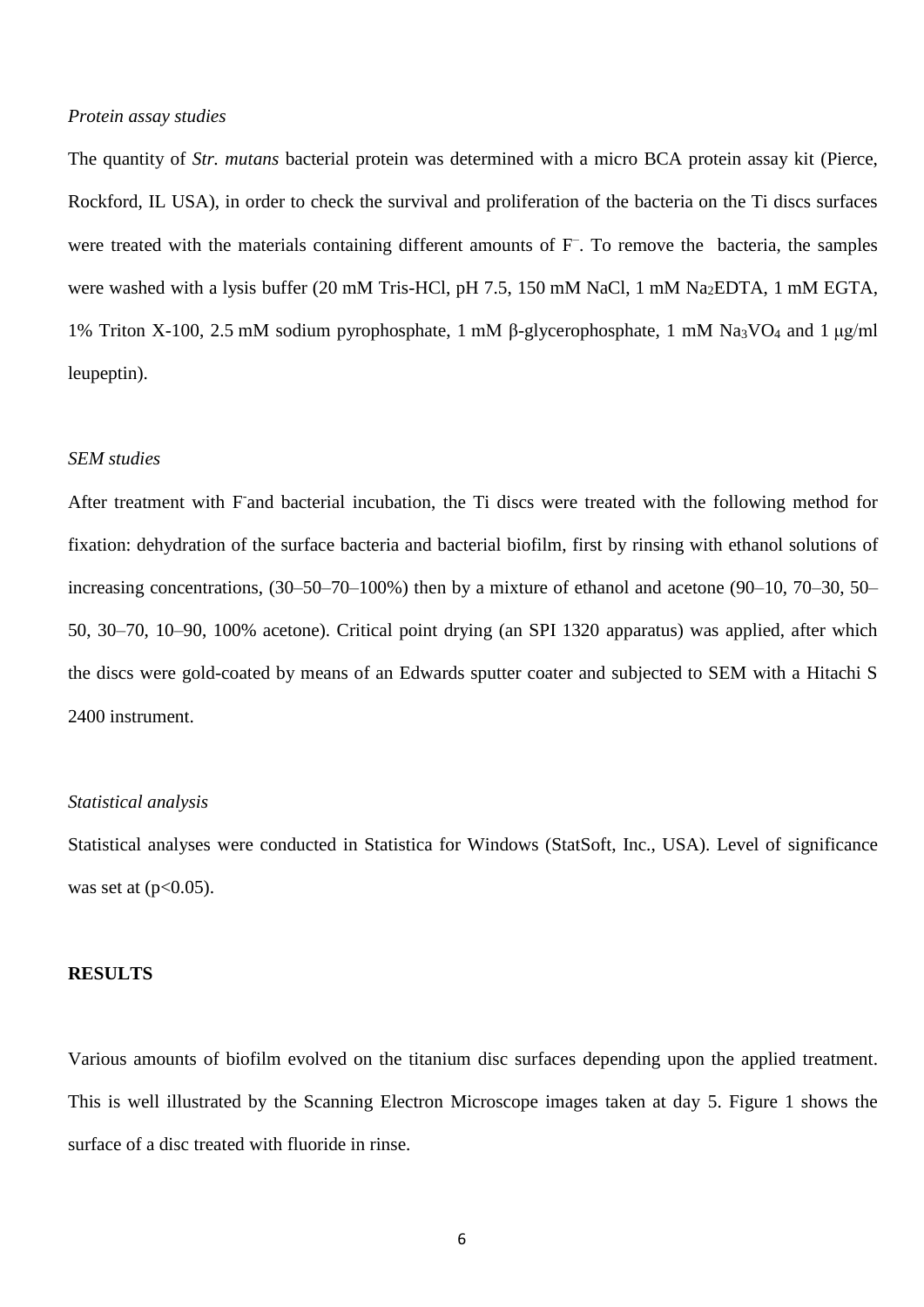Figure 2 shows a SEM image of the surfaces of a Ti disc after treatment with fluoride in gel (12500 ppm F) at pH 4.8 and incubation with Str. mutans for 5 days. Corrosive regions and holes can be observed. Some bacteria formed multiple layers, but a definite biofilm is not present.

Figure 3 shows a remarkably rough Ti surface after a treatment with 1% NaF (3800 ppm F) at pH 4.5. After an incubation period for 5 days with Str. mutans a typical bacterial biofilm was formed in several layers on the surface.

After 5 days of incubation, the protein content measurement indicated no significant differences in the amount of bacteria on the surfaces of Ti discs after the different treatments (Fig.4).

Similarly to the 5-day results, the protein assays showed no difference between the differently treated groups of Ti discs, after an incubation period of 10 days (Fig.5).

However, a significant difference in the quantity of *Str mutans* could be observed after 21 days of incubation. A significant decrease in the amount of bacterial protein was observed in the groups treated with fluoride in rinse (250 ppm F<sup>-</sup>at pH 4.4), or with fluoride in gel (12 500 ppm F<sup>-</sup>at pH 4.8) as compared to the control and NaF groups (Fig. 6).

## **DISCUSSION**

Our results confirmed our hypothesis that the different fluoride-containing prophylactics have a different influence on bacterial growth if a longer incubation time is allowed. To put it simply, our results suggest that in vivo the right choice of prophylactic does influence the resistance of Ti implant surfaces to bacterial growth, which we consider a clinically important finding.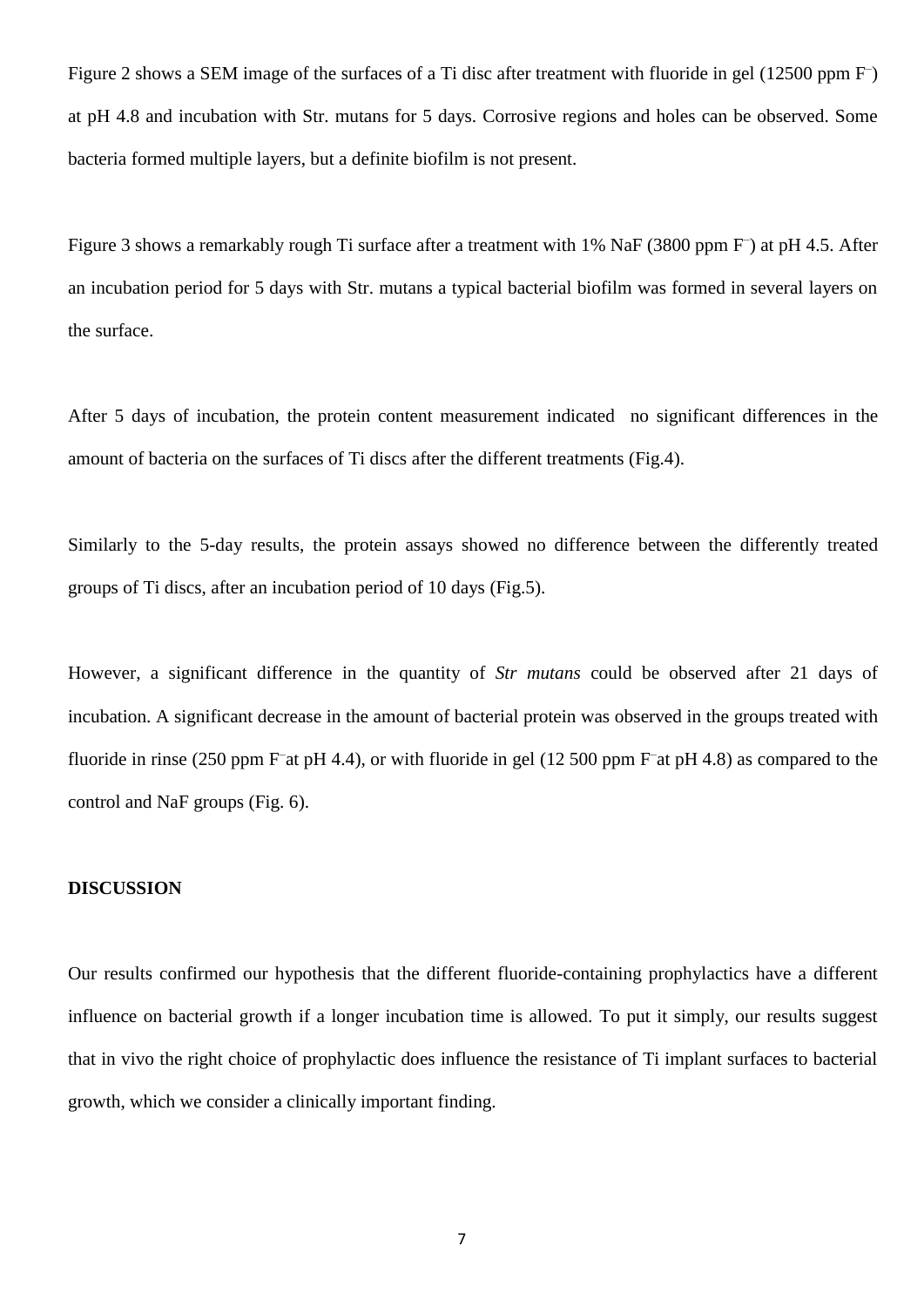After 5 days of bacterial incubation we could not observe significant quantitative difference between the bacterial protein content of the examined groups, however, the SEM images indicated difference already at this early point. At the 10th day of incubation, the difference was still only slight, but the superiority of fluoride in rinse and gel was becoming evident. It must be mentioned that the gel-treated surfaces showed pitting corrosion, which the rinse-treated surfaces were free of. By the twenty-first day of incubation fluoride in rinse and gel proved to be unambiguously superior to the aqueous solution of NaF and no treatment. At this time point significantly less bacterial protein was detected on the surface of discs treated with fluoride in rinse and gel as compared to NaF-treated discs and controls, which was supported also by the SEM images. Considering both the quantitative (protein assay) and qualitative (SEM) results of this study, the most effective treatment was fluoride in rinse. Although the efficiency of fluoride in gel and fluoride in rinse was comparable, the rinse form did not damage the surface of the polished Ti discs, which made it superior to the gel form, as the pitting corrosion caused by the latter favored bacterial colonization.

Which form of fluoride delivery is the optimal for use with Ti for prophylactic purposes was not a question of this study, but the results suggest that this is indeed a significant factor. According to what we found, fluoride (olaflur) in rinse yields the best results, while the aqueous solution of sodium-fluoride appears to be ineffective. Not having done any specific tests that could allow us to explain these findings, we would like to avoid speculations here- however, why the gel format causes corrosion and why sodium fluoride in aqueous solution seems to be completely ineffective would certainly deserve further research. At the same time, the finding about the gel form and corrosion should not be interpreted as an absolute contraindication of this vehicle. It has to be kept in mind that fluoride in gel and rinse yielded nearly the same results, which means that clinically they are likely to be similarly efficient and safe. Also, it might be that corrosion occurs only with the specific type of prophylactic gel we applied, and that it is not characteristic of gel as a vehicle in general.

## **CONCLUSION**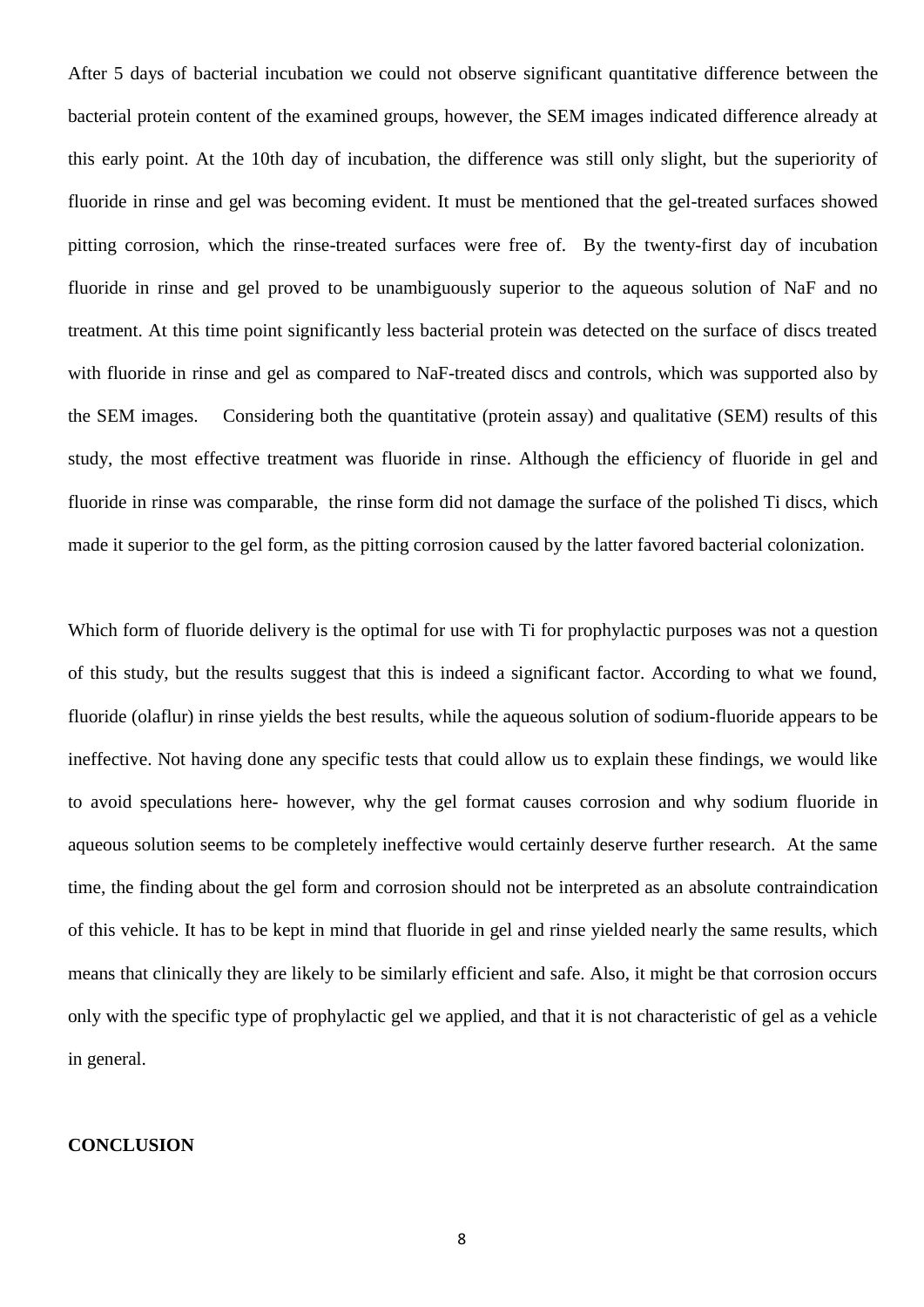These results suggest that the use of fluoride- containing mouthwashes is the best and safest oral hygienic choice for patients with oral implants, while fluoride-containing gels may be just as safe to use even if in this specific study pitting corrosion was associated with the use of such a gel. Our study also suggests that, when used for a longer period and at low pH, fluoride is more effective against biofilm development as olaflur than as NaF.

## **DISCLOSURE**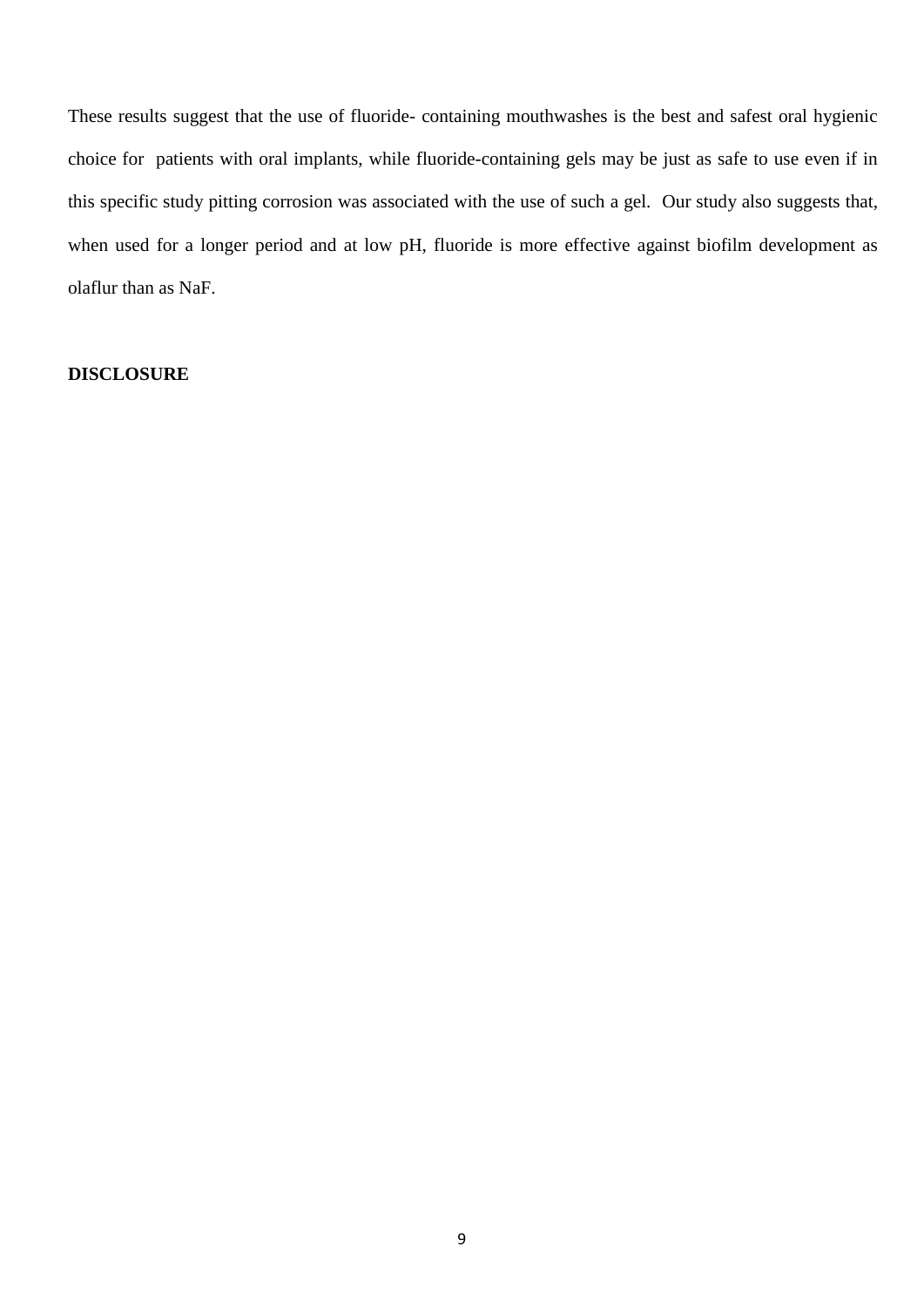#### **REFERENCES**

- 1. Parr GR, Gardner LK, Toth RW. Titanium: The mystery metal of implant dentistry. Dental materials aspects. *J. Prosthet. Dent.* 1985;54:410–414.
- 2. Mändl S, Gerlach JW, Rauscenbach B. Surface modification of NiTi for orthopaedic braces by plasma immersion ion implantation. *Surf Coat Technol*. 2005;196:293–297.
- 3. Park JB, Kim YK. Metallic Biomaterials. In: Bronzino JD, ed. *The Biomedical Engineering Handbook*. 2<sup>nd</sup> ed. CRC Press and IEEE Press, vol. 1. Boca Raton 2000: 37–5–37–20.
- 4. Lautenschlager EP, Monaghan P. Titanium and titanium alloys as dental materials. *Int. Dental J.*1993;43:245–253.
- 5. Strietzel R, Hösch A, Kalbfleish H, et al. In vitro corrosion of titanium. *Biomaterials* 1998;19:1495– 1499.
- 6. Toumelin-Chemla F, Rouelle F, Burdairon G. Corrosive properties of fluoride-containing odontologic gels against titanium. *J. Dent.*1996;24:109–115.
- 7. Reclaru L, Meyer JM. Effects of fluorides on titanium and other dental alloys in dentistry. *Biomaterials*1998;19:85–92.
- 8. Schiff N, Grosgogeat B, Lissac M, et al. Influence of fluoride content and pH on the corrosion resistance of titanium and its alloys. *Biomaterials* 2002;23:1995–2002.
- 9. Könönen MHO, Lavonius ET, Kivilahti JK. SEM observations on stress corrosion cracking of commercially pure titanium in a topical fluoride solution. *Dent. Mater.*1995;11:269–272.

10. Bollen CML, Papaioannou W, Van Eldere, J, et al. The influence of abutment surface roughness on plaque accumulation and peri-implant mucositis. *Clin. Oral Implants Res.*1996;7:201–211.

11. Vogel G. Biological aspects of a soft tissue seal. In: Lang NP, Karring T, Lindhe J, eds. *Proceedings of the 3rd European Workshop on Periodontology*, Berlin, Quintessenz Verlags-GmbH: 1999. *(Inclusive pages?)*

12. Rasperini G, Maglione M, Cocconcelli P, et al. In vivo early plaque formation on pure titanium and ceramic abutments: A comparative microbiological and SEM analysis. *Clin. Oral Implants Res.*1998;9:357– 364.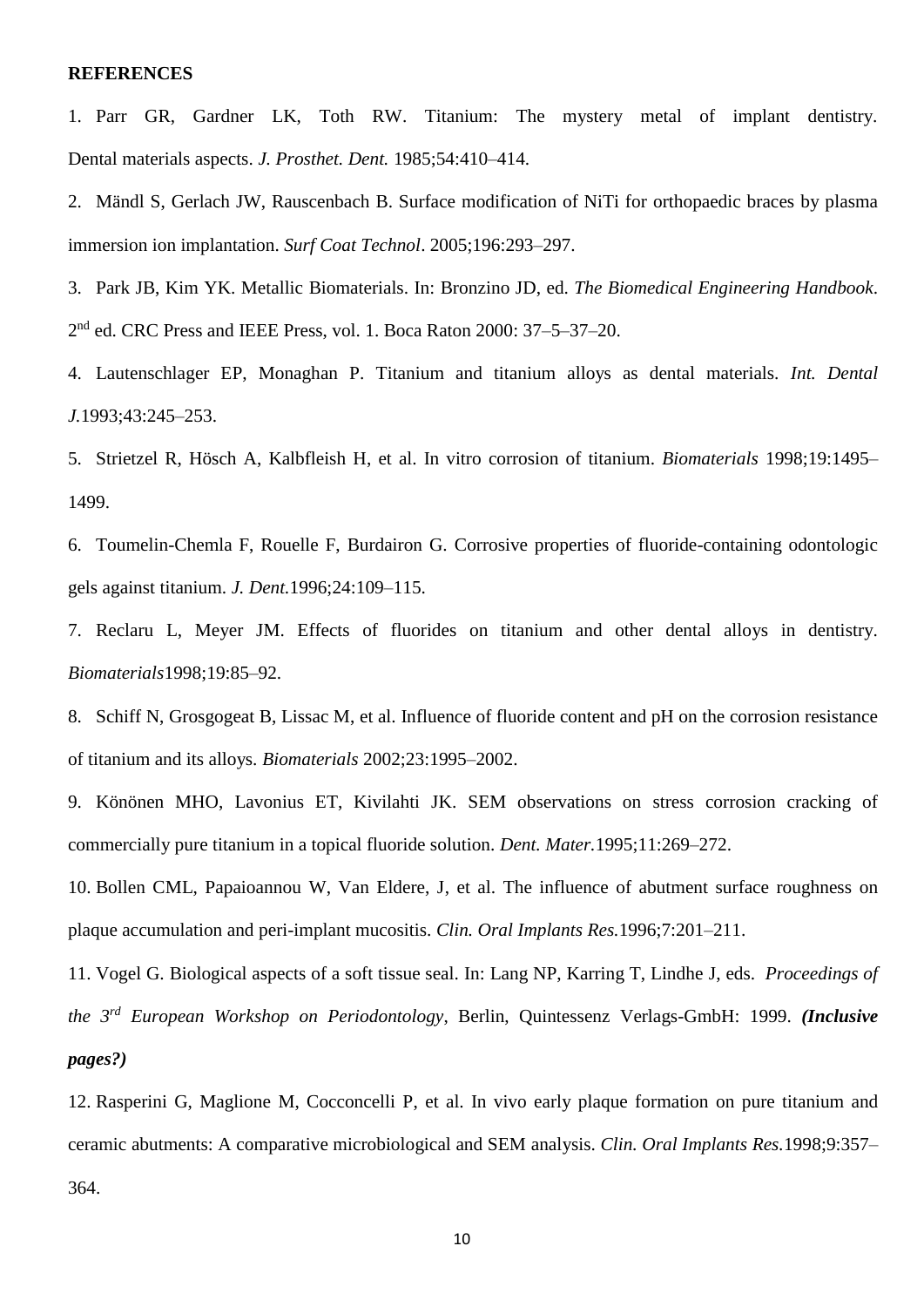13. Nakagawa M, Matsuya S, Shiraishi T, et al. Effect of fluoride concentration and pH on corrosion behavior of titanium for dental use. *J. Dent. Res.*1999;78:1568–1572.

14. Boere G. Influence of fluoride on titanium in an acidic environment measured by polarization resistance technique. *J. Appl. Biomater.*1995;6:283–288.

15. Huang H. Effects of fluoride concentration and elastic tensile strain on the corrosion resistance of commercially pure titanium. *Biomaterials* 2002;23:59–63.

16. Hamada S, Slade HD. Biology, immunology, and cariogenicity of Streptococcus mutans. Microbiol. Rev. 1980;44:331–384.

17. Loesche W J. Role of Streptococcus mutans in human dental decay. Microbiol. Rev. 1986;50:353–380.

18. Stájer A, Ungvári K, Pelsőczi KI, et al. Corrosive effects of fluoride on titanium: Investigation by X-ray photoelectron spectroscopy, atomic force microscopy, and human epithelial cell culturing. *J Biomed Mater Res A.* 2008;87:450–458.

19. Stájer A, Urbán E, Pelsőczi KI, et al. Effect of caries preventive products on the growth of bacterial biofilm on titanium surface. *Acta Microbiol Immunol Hung*. 2012;59:51–61.